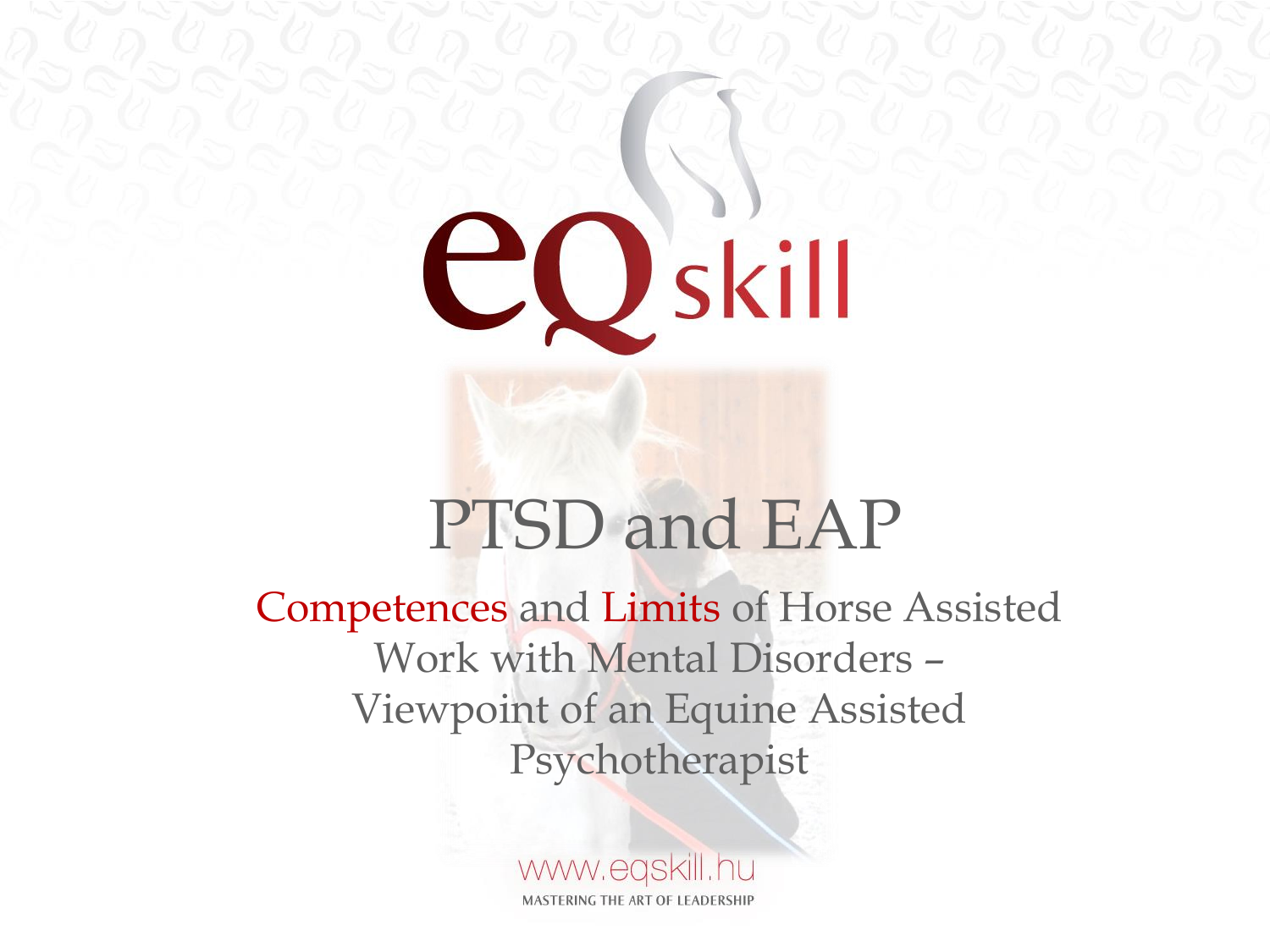

### What is PTSD?

- What is trauma?
- PTSD: postponed late answer for a specifically threatening situation / disaster, without considering its duration

#### SYMPTOMS - from DSM-V:

- **Intrusion symptoms**: nightmares, dissociative reactions, recurrent involuntary and intrusive L. memories, intense- or prolonged distress, marked psychologic reactivity
- **Avoidance:** from feelings, thoughts, reminders (places, peoples, objects) H.
- **Negative alternations in cognitions and mood:** dissociative amnesia, persistent negative beliefs H. and expectations, blames, negative emotions, etc.
- **Alternations in arousal and reactivity**: irritable or aggressive behavior, self destruction (suicide), H. exaggerated startle response, concentration- and sleep problems

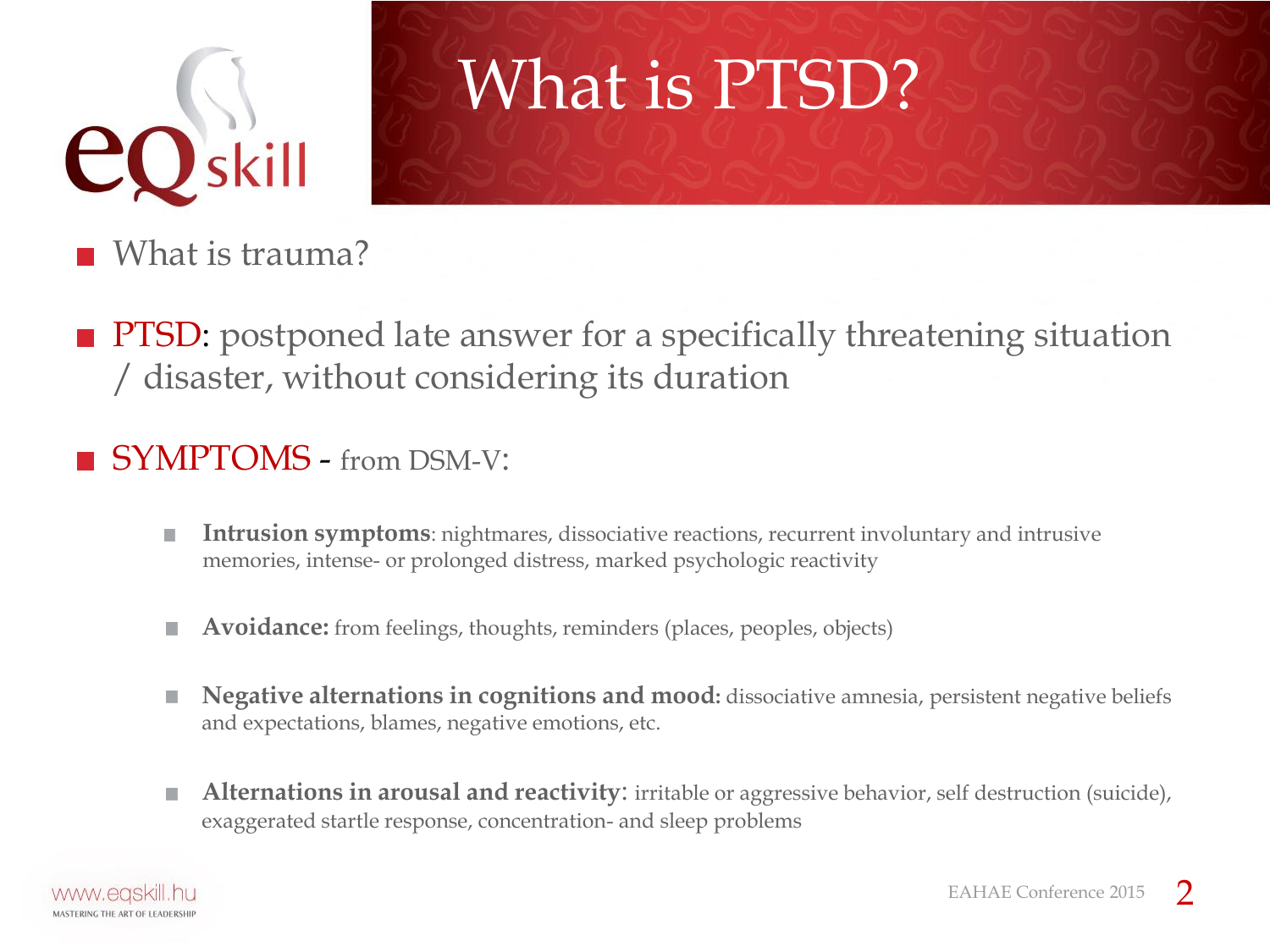

## What happens inside?

FEELINGS - after severe psychological trauma eight typical topics arise /Horrowitz; 1976/

- **1. Sorrow**, **mourning**
- **2. Survivor's guilt** because of their destructive impulses of anger
- 3. Survivors **fear** of becoming destructive
- 4. Guilt because of staying alive
- 5. Fear of identification with the victims
- 6. Fear of trauma recurrence
- **7. Shame** of unableness and emptiness
- **8. Anger** for the artificer of the trauma
- REASONS: loss of beloved person, violence (abuse), war cases

### 70% of people experiences trauma  $\rightarrow$  10-15% turns into PTSD

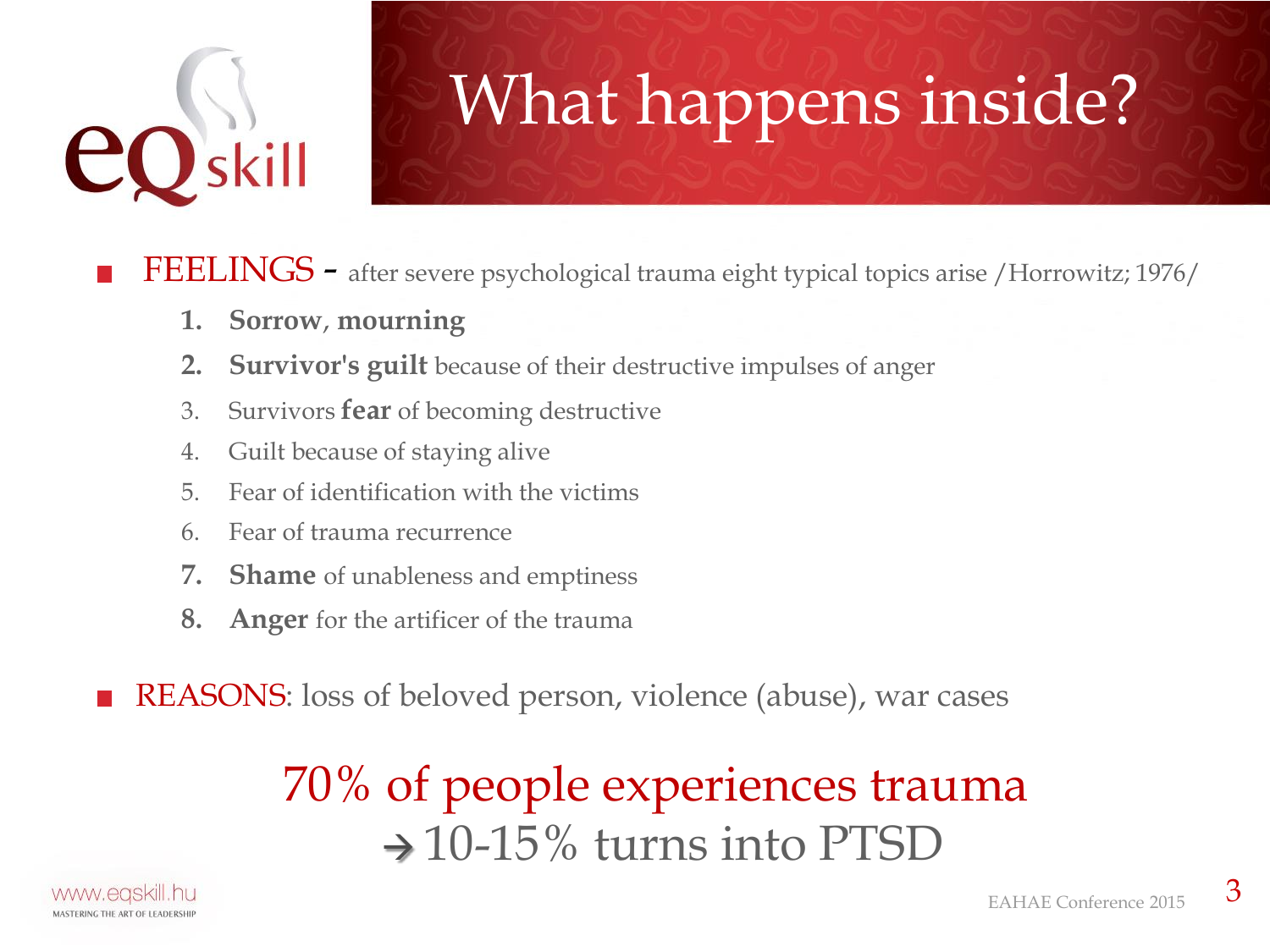



**PTSD is a hard, complicated mental disorder**, because of the **complex symptoms**, and the **difficult psychodinamical processes** which are in the background.

It is one of those disorders which could **immediately badly fail** till the psychosis state.

HIGH – RISK **working with mental disorders** (inc. PTSD) without any **appropriate professional licenses**

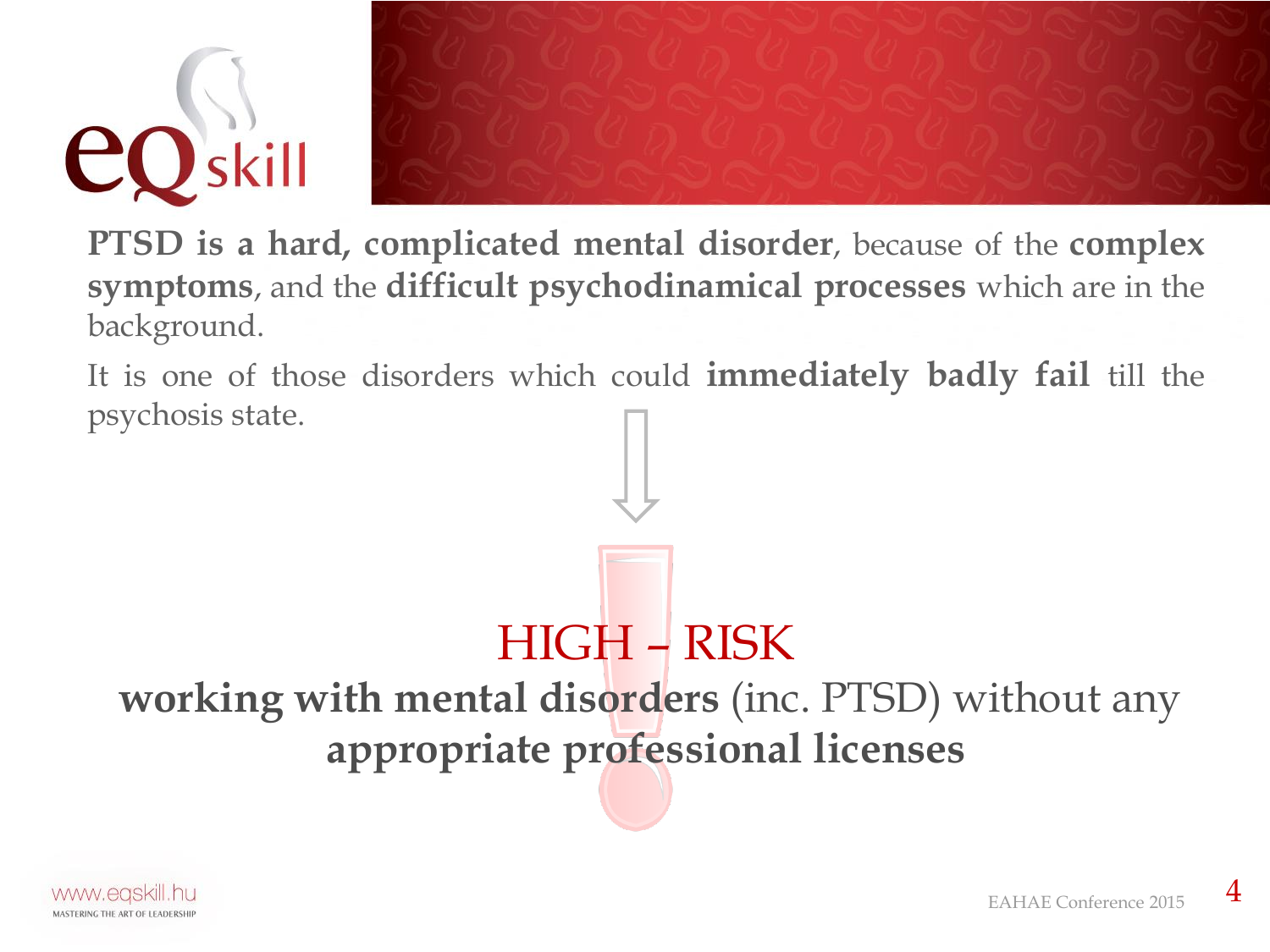

# Appropriate Therapy for PTSD

- Psychoanalytical therapies,
- Cognitive-Behavior therapies,
- Screen therapy,
- EMDR (eye movement desensitization and reprocessing)

#### ...**EAP (Equine Assisted Psychotherapy) ≠ HAE, HAT, HAC**



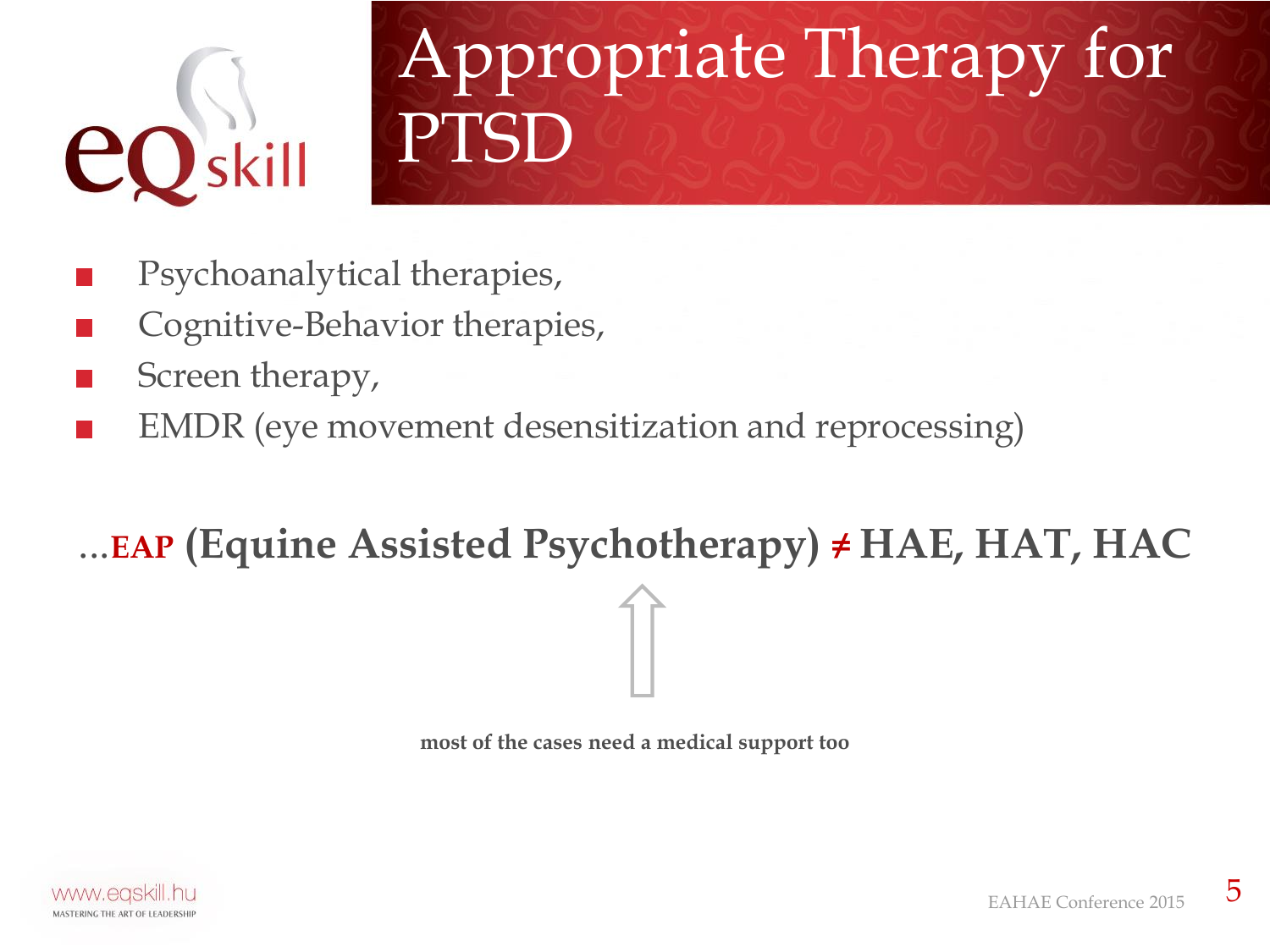

## What is EAP?

How we work? patient

> harmony & relaxation immediate feedbacks broadening limits



www.easl MASTERING THE ART OF LEADERSHI



Mental experiences when people meet a horses

horse therapist

reactions from moment to moment

responsibility

6

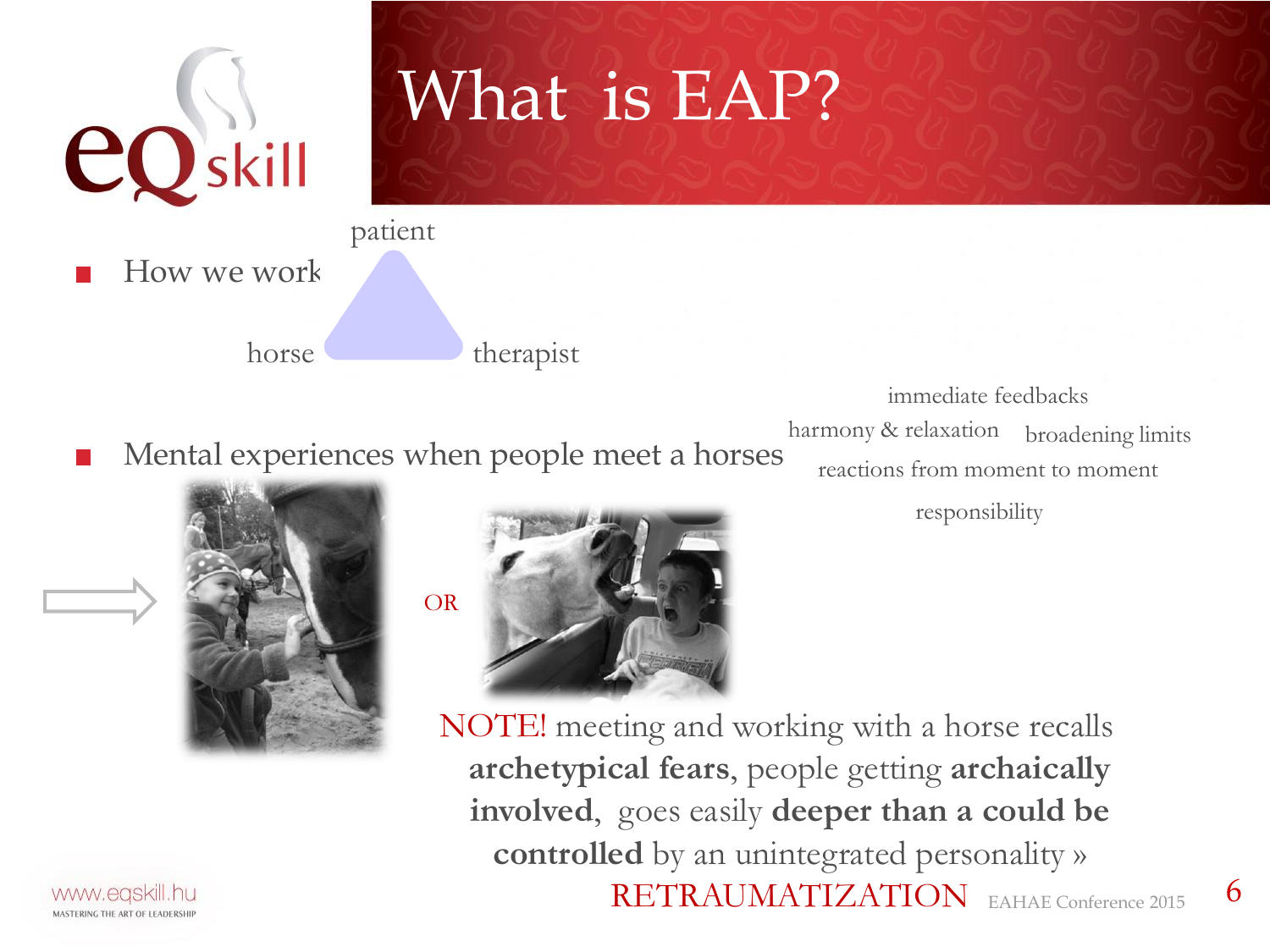

# Conclusion – Competences & Limits

#### !MENTAL DISORDERS (as PTSD) REQUIRE CLINICAL PSYCHOLOGIC BACKGROUNDED, CUSTOMIZED PSYCHOTHERAPY!

What to do if you recognize/assume mental disorder on a client?

- Ask for professional supportive help... (clinical/psychiatrical background, clinical supervision)
	- Pay attention for all the essential CRITERIA:
		- » Experienced with traumatized people
		- » Expert in specialized factors of PTSD

#### ...and a HORSE :)